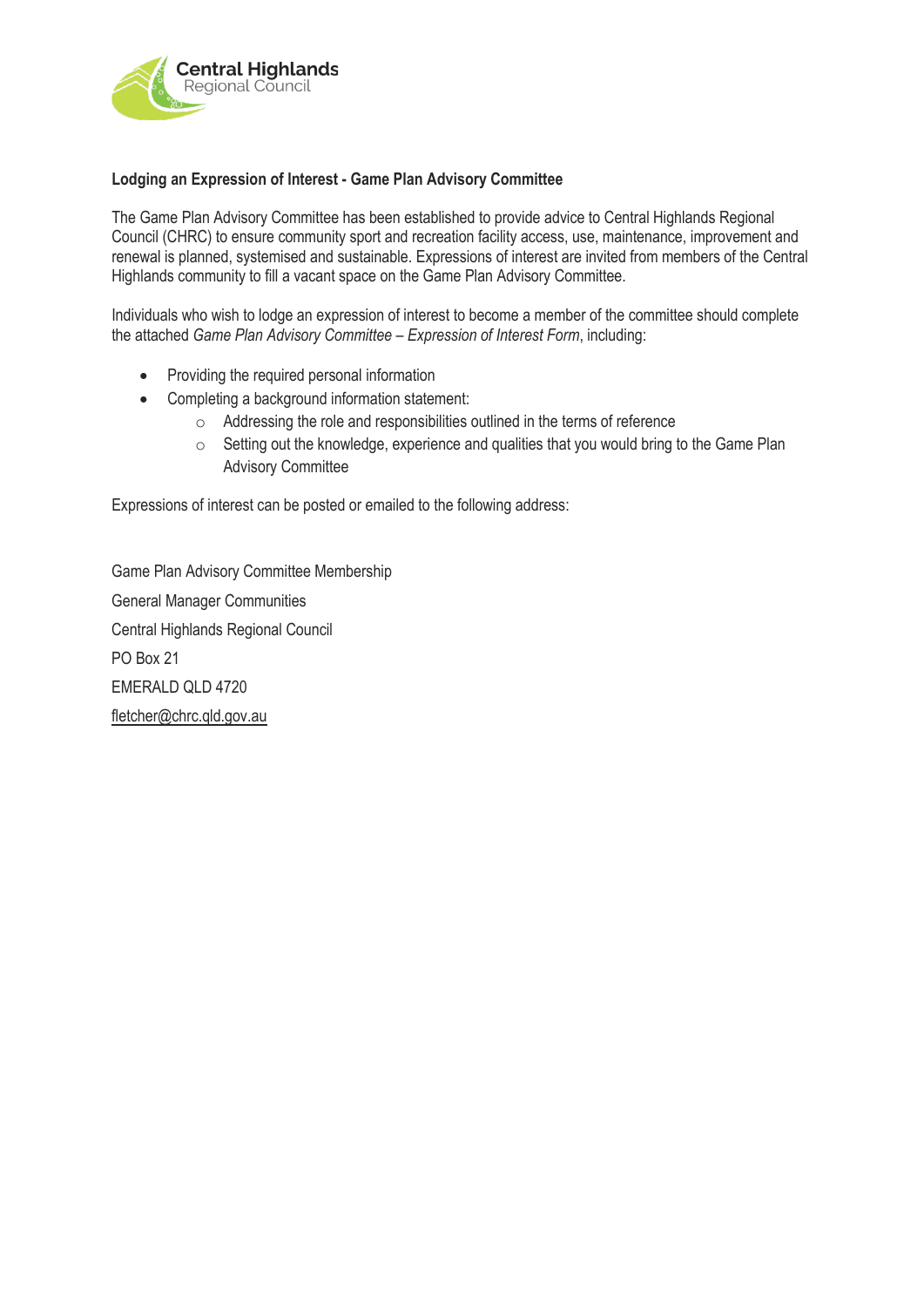

## **Game Plan Advisory Committee – Expression of Interest Form**

# **Personal details**

| Name:           |  |
|-----------------|--|
| <b>Address:</b> |  |
| Phone:          |  |
| Email:          |  |

#### **Background information statement**

With reference to the *Game Plan Advisory Committee – Terms of Reference*, most specifically the criteria for community membership, please set out in a statement (below or attached) the knowledge, experience and qualities that you would bring to the Game Plan Advisory Committee (max 500 words).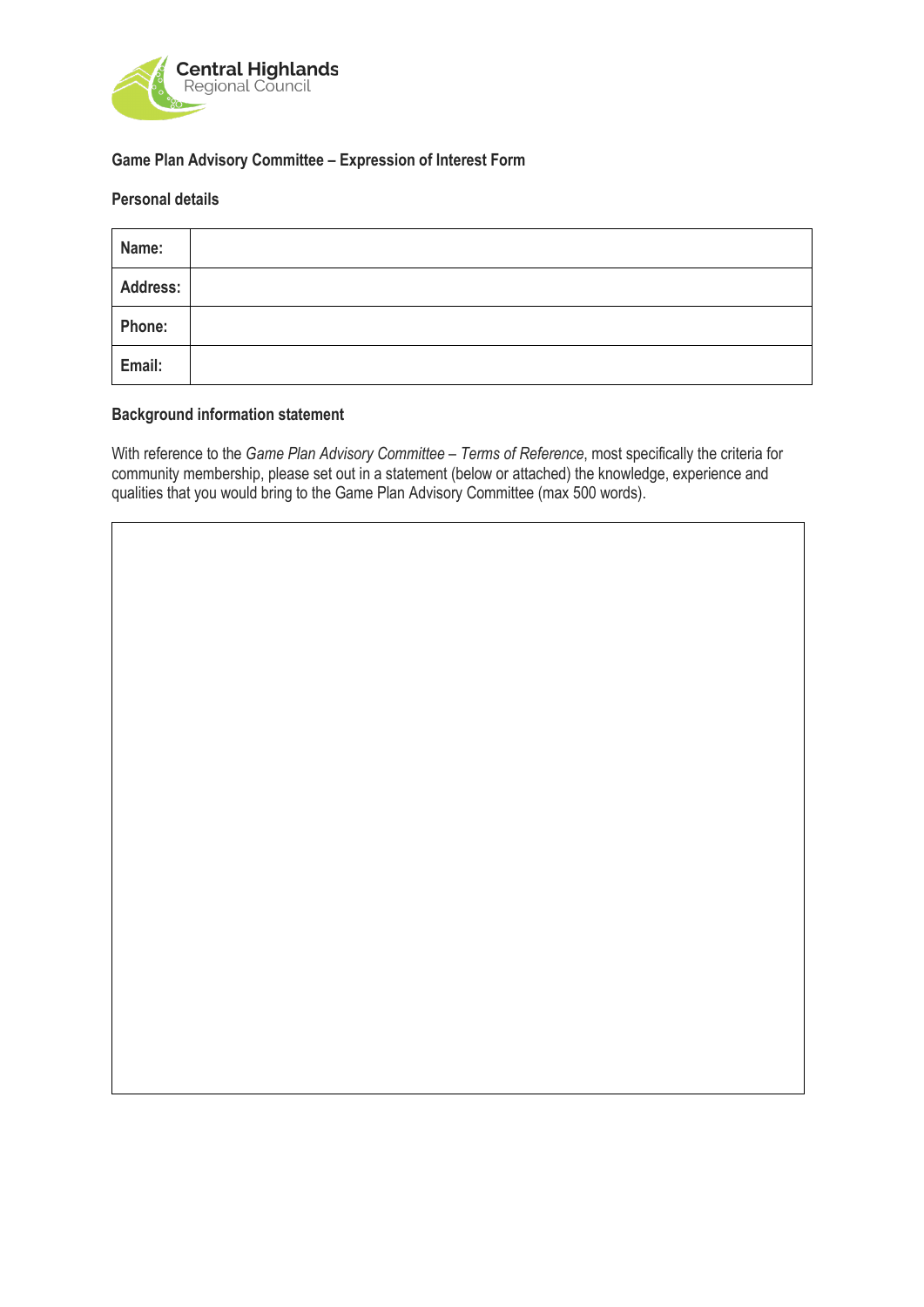

## **Declaration**

I have read and understood the *Game Plan Advisory Committee – Terms of Reference*.

I understand my background information statement will be distributed to the appointed Councillor Game Plan Advisory Committee members, who will make the community member appointments.

All information included as part of this expression of interest is true and correct.

I agree to abide by the conflict of interest and confidentiality requirements and guiding principles of the *Game Plan Advisory Committee – Terms of Reference*.

| Name:      |  |  |  |  |
|------------|--|--|--|--|
|            |  |  |  |  |
| Signature: |  |  |  |  |

**Date:**

**Game Plan Advisory Committee Community Member Criteria Assessment**

**Candidate's Name:**

| <b>Criteria</b>                                                                                                                                                                                                  | Score (1 least - 5 best) |                  |  |
|------------------------------------------------------------------------------------------------------------------------------------------------------------------------------------------------------------------|--------------------------|------------------|--|
|                                                                                                                                                                                                                  | <b>EOI</b>               | <b>Interview</b> |  |
| An ability to constructively participate in an advisory capacity for the committee's<br>duration                                                                                                                 |                          |                  |  |
| An ability to represent a broad range of views that reflect the diversity of the<br>community                                                                                                                    |                          |                  |  |
| A broad understanding of the local sport and recreation community and its<br>social, environmental and economic influences                                                                                       |                          |                  |  |
| Good knowledge and understanding of the local issues that are relevant to the<br>management and operation of community facilities                                                                                |                          |                  |  |
| A willingness to contribute positively to meetings in a fair and unbiased manner                                                                                                                                 |                          |                  |  |
| An ability to look beyond personal interests for the benefit of the community and<br>residents of the Central Highlands                                                                                          |                          |                  |  |
| An ability and willingness to encourage positive participation from and provide<br>feedback to the community regarding the management and operation of not-for-<br>profit organisations and community facilities |                          |                  |  |
| <b>Total marks</b>                                                                                                                                                                                               |                          |                  |  |